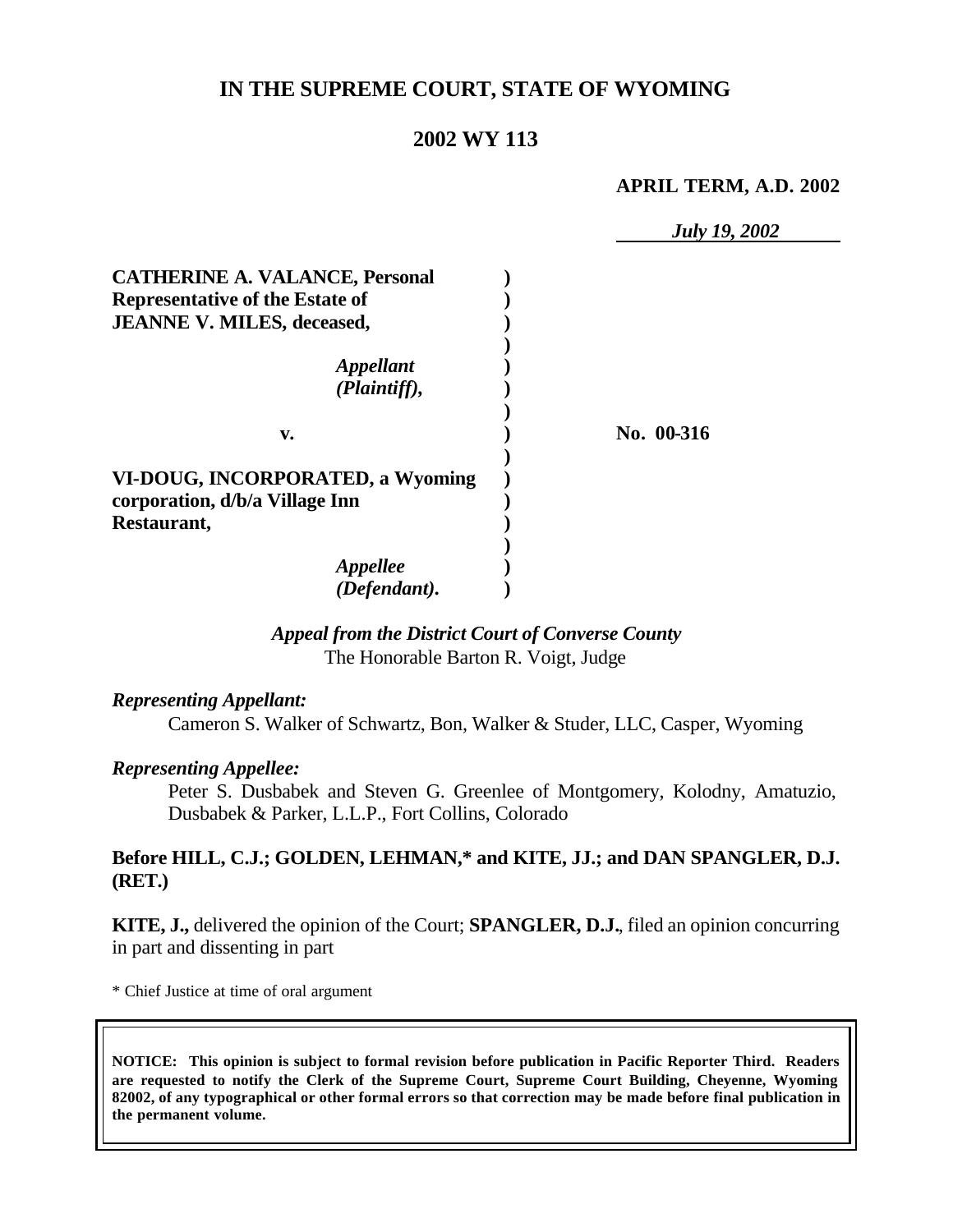KITE, Justice.

[¶1] Jeanne Miles, age seventy-five, was opening the front door of a restaurant when the wind forcefully caught the door. A sign posted on the door instructed: "Please Hold Door Tight Due to Wind." Mrs. Miles claimed she did what the sign instructed her to do. The force of the wind on the door caused her to fall onto the concrete walkway, breaking her hip. In her personal injury action against VI-Doug, Incorporated, a Wyoming corporation doing business as Village Inn Restaurant, Mrs. Miles alleged this event was caused by VI-Doug's failure to provide a reasonably safe entryway for its patrons. VI-Doug moved for summary judgment, contending, just as a restaurant does not owe a duty to protect its patrons from the effects of natural accumulations of snow and ice on its premises, it does not owe a duty to protect them from the effects of naturally occurring wind on its premises. In addition to disputing application of the "open-and-obvious-danger" exception in the context of wind, Mrs. Miles contended the sign instructing patrons to tightly hold the door also violated VI-Doug's duty to maintain the restaurant's premises in a reasonably safe condition. Simply stated, Mrs. Miles claimed the sign as worded, if heeded by a patron, created a hazardous condition.

[¶2] The district court ruled, first, that the open-and-obvious-danger exception applies to naturally occurring forces of wind just as it does to natural accumulations of snow and ice. Secondly, it determined reasonable minds could not differ that VI-Doug did not violate its duty to maintain the premises in a reasonably safe condition for its patrons by placing the sign as worded on the restaurant's front door.

[¶3] Affirming the district court's first ruling, we hold the open-and-obvious-danger exception does apply to naturally occurring forces of wind. Reversing the district court's second ruling, we hold genuine issues of material fact exist as to whether the sign violated VI-Doug's duty to maintain the restaurant's premises in a reasonably safe condition for its patrons.

# **ISSUES**

[¶4] Catherine A. Valance, personal representative of the Estate of Jeanne V. Miles (the personal representative),<sup>1</sup> presents the following issues for our review:

> 1. Did the district court erroneously revive the absolute defenses of act of God and assumption of risk?

<sup>1</sup> Mrs. Miles died on April 26, 2001, and the district court appointed Catherine A. Valance as her personal representative to continue with this action. The Supreme Court entered an order on August 3, 2001, allowing the substitution of Ms. Valance as appellant for Mrs. Miles in this matter.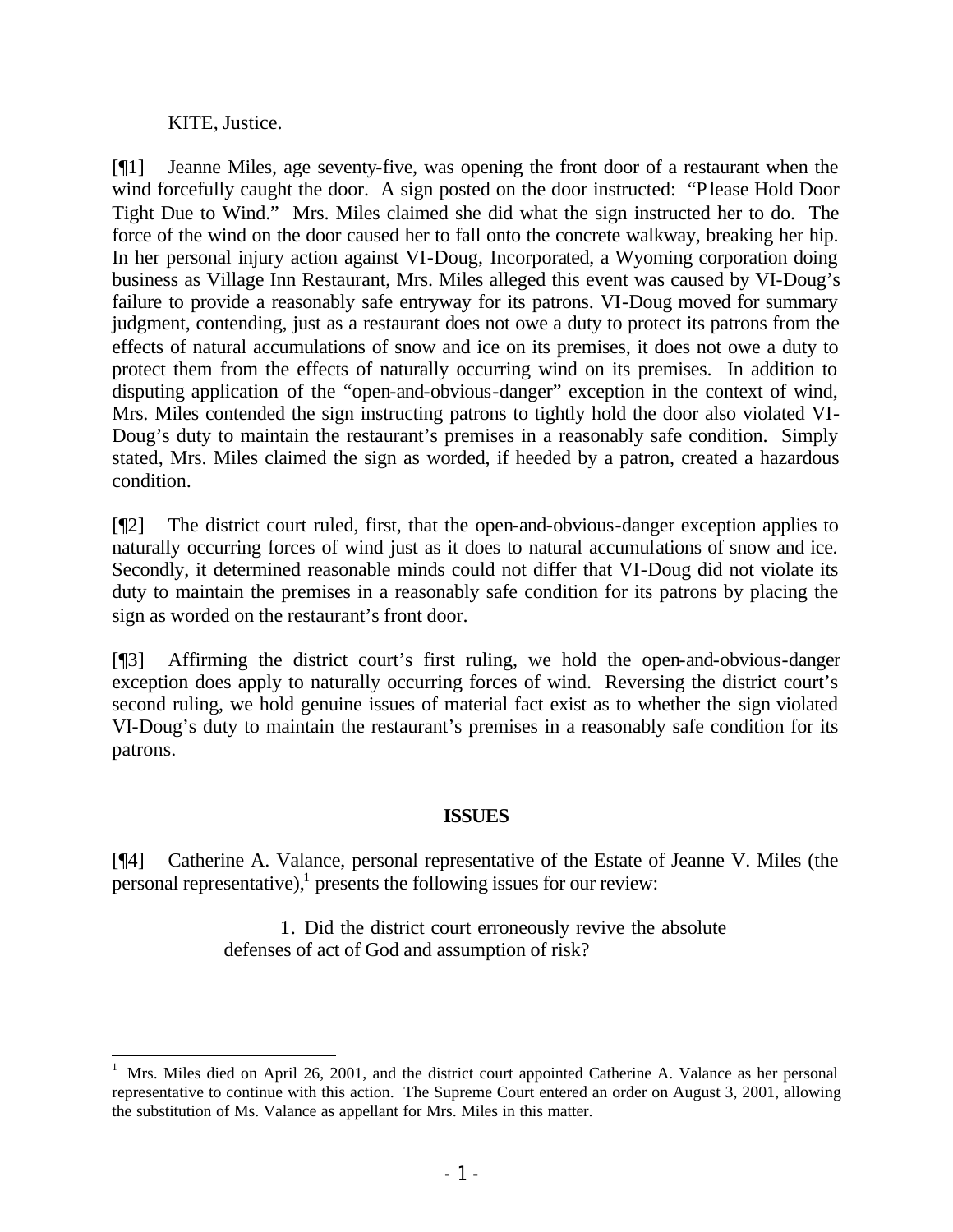2. Did the district court err when it held that the open and obvious danger rule eliminates liability for dangers which exist on premises?

3. Did the district court err when it determined as a matter of law that a restaurant owner has no responsibility for any hazard or injury involving wind?

4. Did the district court err when it created an "openand-obvious-natural-accumulation-of-wind" immunity rule; if not, was the incident in question really a "natural accumulation of wind" case when the record shows that manmade objects, such as a door and a building, were intimately involved in the injury?

5. Did the district court err when it ruled that a restaurant owner has no duty to guard against wind-related injuries on its premises?

6. Did the district court err in holding as a matter of law that no reasonable juror could find that a danger was created by a sign which instructed customers to bind themselves to a powerful wind blown door?

7. Did the district court err when it ruled that restaurant owners have no duty [to] minimize dangers created by the effect of wind on the doors of their premises?

8. Did the district court err in determining that [there] were no disputed issues of material fact?

9. Did the district court err in granting summary judgment against the plaintiff?

VI-Doug phrases the issues as:

1. Did the district court properly rule as a matter of law that VI-Doug, Incorporated had no duty to protect Ms. Miles against harm caused by the wind?

2. Did the district court properly rule as a matter of law that VI-Doug did not breach any duty by placing a sign on or near the door of its restaurant which stated "Please hold door tight due to wind["?]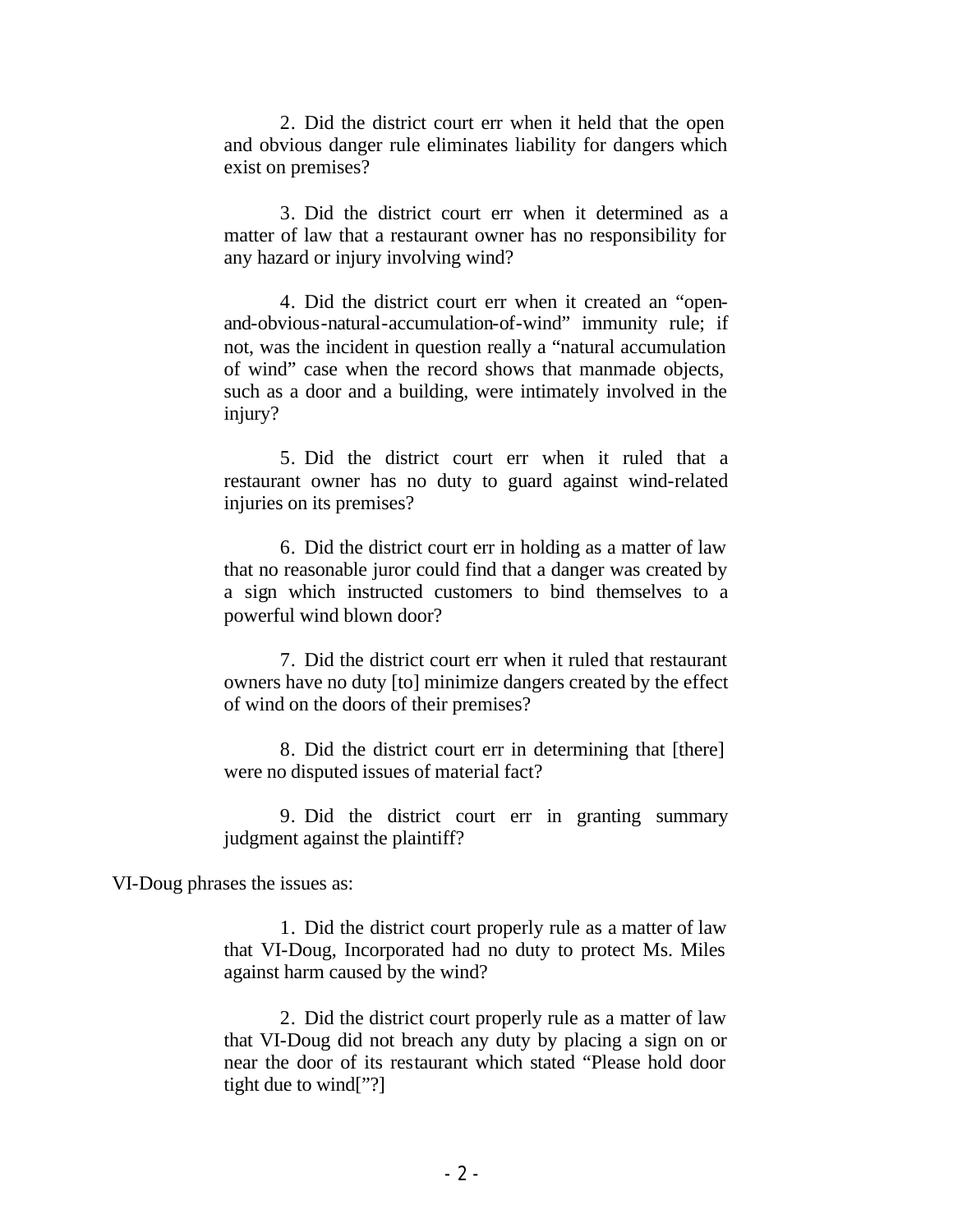## **FACTS**

[¶5] We view the record on appeal in the light most favorable to Mrs. Miles who opposed VI-Doug's motion for summary judgment, affording her all the favorable inferences which can be drawn from the record. On March 5, 1999, Mrs. Miles went to the Village Inn Restaurant in Douglas with her grandson. She recalled that it was a terribly windy day. Her grandson let her off in front of the entrance to the restaurant, and he parked the car. Mrs. Miles testified she saw a sign posted on the door instructing patrons to hold the door tightly due to possible high winds. She maintained she followed the sign's directions and held on tightly to the door. Mrs. Miles claimed that, as she opened the door, a strong gust of wind caught it and caused her to fall to the ground. As a result of her fall, she suffered a broken hip that required surgery. The owner of VI-Doug testified that, three or four months prior to Mrs. Miles' accident, another woman was slightly injured under very similar circumstances. Subsequent to this incident, VI-Doug sought bids to construct an effective windbreak although one was not constructed until after Mrs. Miles was injured.

[¶6] Mrs. Miles alleged VI-Doug was negligent in failing to provide a reasonably safe entry for its patrons and claimed damages for her resulting severe physical injuries. On October 16, 2000, the district court granted VI-Doug's motion for summary judgment concluding the same policy reasons that support the open-and-obvious-danger exception and the natural-accumulation-of-ice-and-snow rule, which immunize defendants from liability, applied equally to wind. The district court also concluded the wind that caused Mrs. Miles' injuries was naturally occurring. It granted summary judgment because (1) VI-Doug had no duty to protect Mrs. Miles from harm inflicted by the wind and (2) VI-Doug's placement of the sign on the restaurant's front door did not violate its duty to maintain a reasonably safe premises. This appeal followed.

### **STANDARD OF REVIEW**

[¶7]

Summary judgment is proper, even in negligence cases, when there is no genuine issue of material fact in dispute and the moving party is entitled to judgment as a matter of law. When we review a motion for summary judgment, we view the record on appeal in the light most favorable to the party opposing the motion and accept all favorable inferences that can be drawn from the record in favor of that party.

*Paulson v. Andicoechea*, 926 P.2d 955, 957 (Wyo. 1996) (citations omitted). "Summary judgment is not favored in negligence actions and is subject to more exacting scrutiny. However, even in negligence actions, summary judgment may be appropriate, especially if a plaintiff cannot establish the existence of a duty on the part of a defendant." *Duncan v. Town of Jackson*, 903 P.2d 548, 551 (Wyo. 1995) (citations omitted); *see also McCoy v. Crook*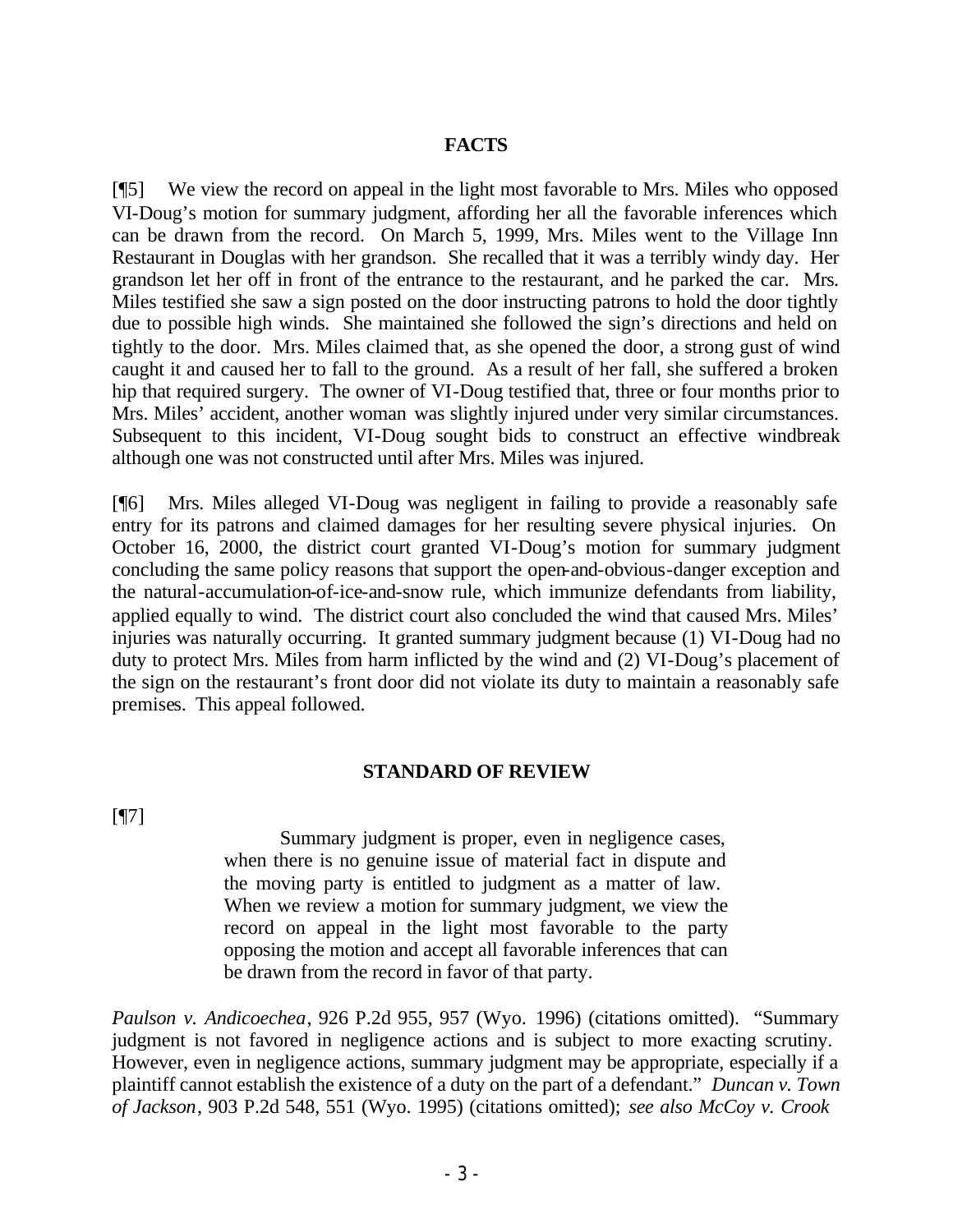*County Sheriff's Department*, 987 P.2d 674, 676 (Wyo. 1999). Consequently, to prevail on her negligence claim, Mrs. Miles had to show VI-Doug owed her a duty of care. *Selby v. Conquistador Apartments, Ltd.*, 990 P.2d 491, 495 (Wyo. 1999); *Halpern v. Wheeldon*, 890 P.2d 562, 565 (Wyo. 1995).

### **DISCUSSION**

[¶8] The elements a plaintiff must establish to maintain a negligence action are: (1) The defendant owed the plaintiff a duty to conform to a specified standard of care, (2) the defendant breached the duty of care, (3) the defendant's breach of the duty of care proximately caused injury to the plaintiff, and (4) the injury sustained by the plaintiff is compensable by money damages. *Board of County Commissioners of Teton County by Teton County Sheriff's Department v. Bassett*, 8 P.3d 1079, 1086 (Wyo. 2000). In this case, we are required to address the first element: whether a duty exists. The application of the natural accumulation rule and the open-and-obvious-danger exception determines whether the defendant has a duty. *Selby*, 990 P.2d at 494. This is a question of law that the courts normally determine. *Id.* We have, however, recognized that in certain instances the question of the existence of a duty hinges upon the initial determination of certain basic facts and, in those circumstances, the initial determination of those basic facts is properly placed before the trier of fact. *Id*.

[¶9] "As a general rule, a possessor of land owes a duty to his business invitees to maintain his premises in a reasonably safe condition." *Eiselein v. K-Mart, Inc.*, 868 P.2d 893, 895 (Wyo. 1994). VI-Doug, as the possessor of land in this case, relies on the recognized open-and-obvious-danger exception and posits that wind is like a natural accumulation of ice or snow in that it is a force of nature, an element of weather, and a naturally occurring phenomenon which a business invitee encounters off the business premises as well as when entering the business premises. The issues in this appeal are whether the natural accumulation rule and the open-and-obvious-danger exception are applicable to injuries resulting from naturally occurring wind and, if so, whether VI-Doug created a hazard on the restaurant's premises by posting a sign on its door directing patrons to take specific action when they encountered the natural effect of the wind on the restaurant's door.

[¶10] It is important to note that one of the underlying principles of the natural accumulation rule is that the dangers of natural accumulations are obvious; thus, the openand-obvious-danger exception is contained within, and is part and parcel of, the natural accumulation rule. *Paulson*, 926 P.2d at 957. With this understanding in mind, we first address the personal representative's argument that the open-and-obvious-danger exception was abrogated in *O'Donnell v. City of Casper*, 696 P.2d 1278 (Wyo. 1985). Her reliance on *O'Donnell* for this proposition is without merit. In that case, we discussed the viability of the exception in light of the adoption of comparative negligence. Mr. O'Donnell operated a motorcycle and encountered an accumulation of gravel remaining on the street from a resurfacing project performed by the City of Casper. We distinguished the facts in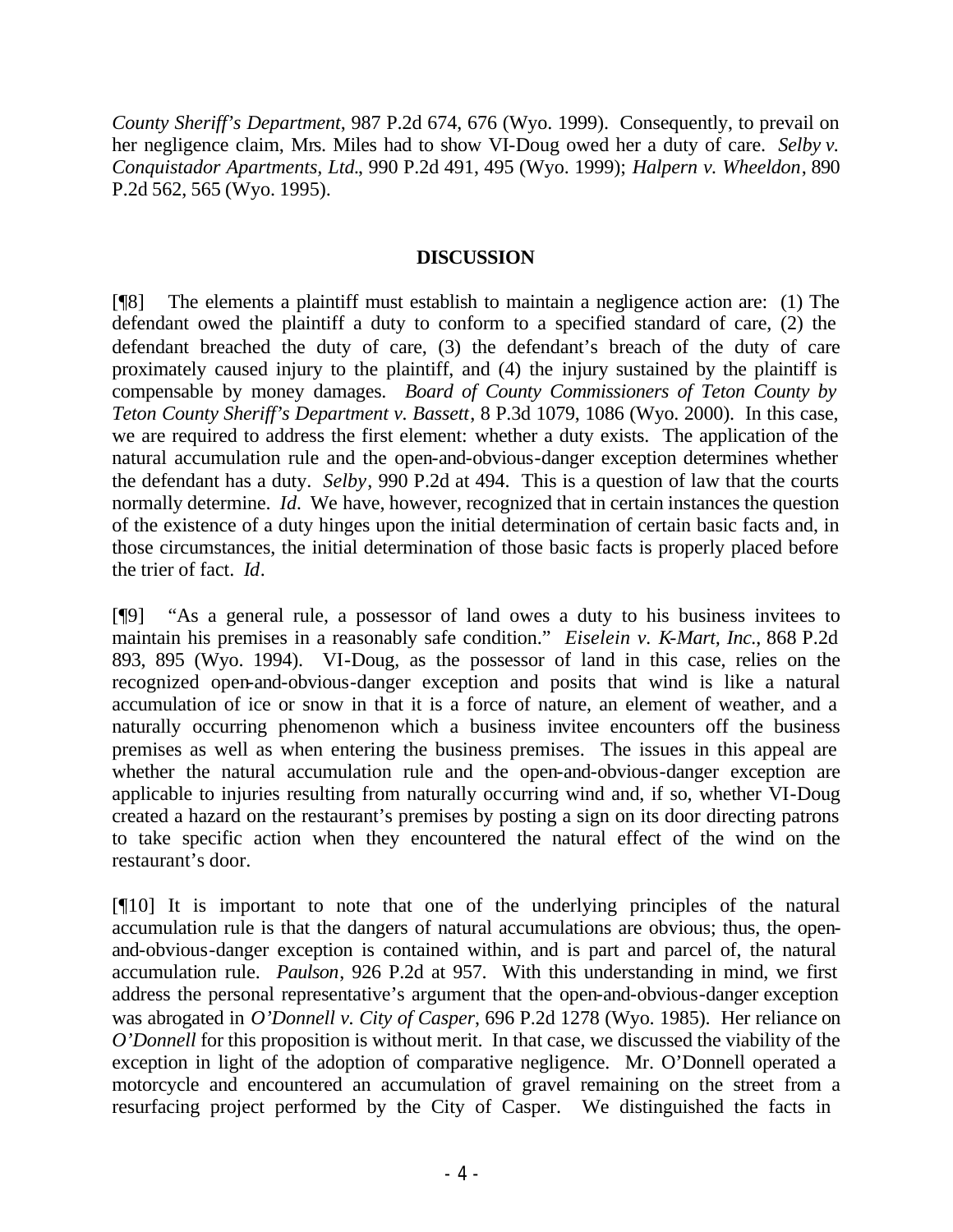*O'Donnell,* an instance of injuries arising from a man-made cause, where the city placed gravel on the street and allowed it to accumulate in ridges and piles, from instances in which liability arises from natural causes. Subsequently, in *Eiselein*, we explained the effect of this distinction: "[In *O'Donnell*, w]e did not conclude ... the comparative negligence statute completely abrogated the rule; rather, we indicated it modified the known and obvious danger rule, restricting its application to known and obvious dangers resulting from natural causes." 868 P.2d at 895. Rather than suggesting abrogation of the exception, our decisions since *O'Donnell* specifically confirm that, once it is determined the defendant owes a duty of care, the trier of fact may consider the open-and-obvious nature of a danger to determine a plaintiff's percentage of negligence. *See Eiselein*, 868 P.2d at 895-97. Stated another way, a defendant may present evidence of a plaintiff's negligence in order to reduce damages; however, this in no way defines or affects the scope of the defendant's initial duty.

> "The adoption of comparative negligence . . . does not abrogate the necessity of an initial finding that the premises owner owed a duty to invitees. Moreover, we find that the duty element and the comparative negligence standard are fundamentally exclusive--two doctrines to be utilized at different junctures in the determination of liability in a negligence cause of action."

*Eiselein*, 868 P.2d at 896 (quoting *Riddle v. McLouth Steel Products Corporation*, 485 N.W.2d 676, 681 (Mich. 1992)). The court in the first instance must determine whether the defendant owed a duty of care as a matter of law or owed no duty because the danger was open and obvious and was not aggravated by the defendant. On the other hand, the court could conclude the question of duty–whether the danger was open and obvious or aggravated–hinges upon the determination of certain basic facts which must first be considered by the trier of fact.

[¶11] In this case, the district court concluded the same policy reasons exist for the element of wind as exist for the elements of ice and snow.

> The justification for the natural-accumulation rule comports with the factors to be considered in determining the existence of a duty. The magnitude of the burden on defendant to prevent injuries from snow or ice is great.... [N]atural winter conditions make it impossible to prevent all accidents. The plaintiff is in a much better position to prevent injuries from ice or snow because the plaintiff can take precautions at the very moment the conditions are encountered. Even if the plaintiff is unaware of the ice or snow he happens to slip on, he may be charged with knowledge that ice or snow is a common hazard in winter, one which he must consistently guard against.

*Eiselein*, 868 P.2d at 897-98; *see also Selby*, 990 P.2d at 494. Therefore, the rules should naturally be extended to include the natural effect of the wind: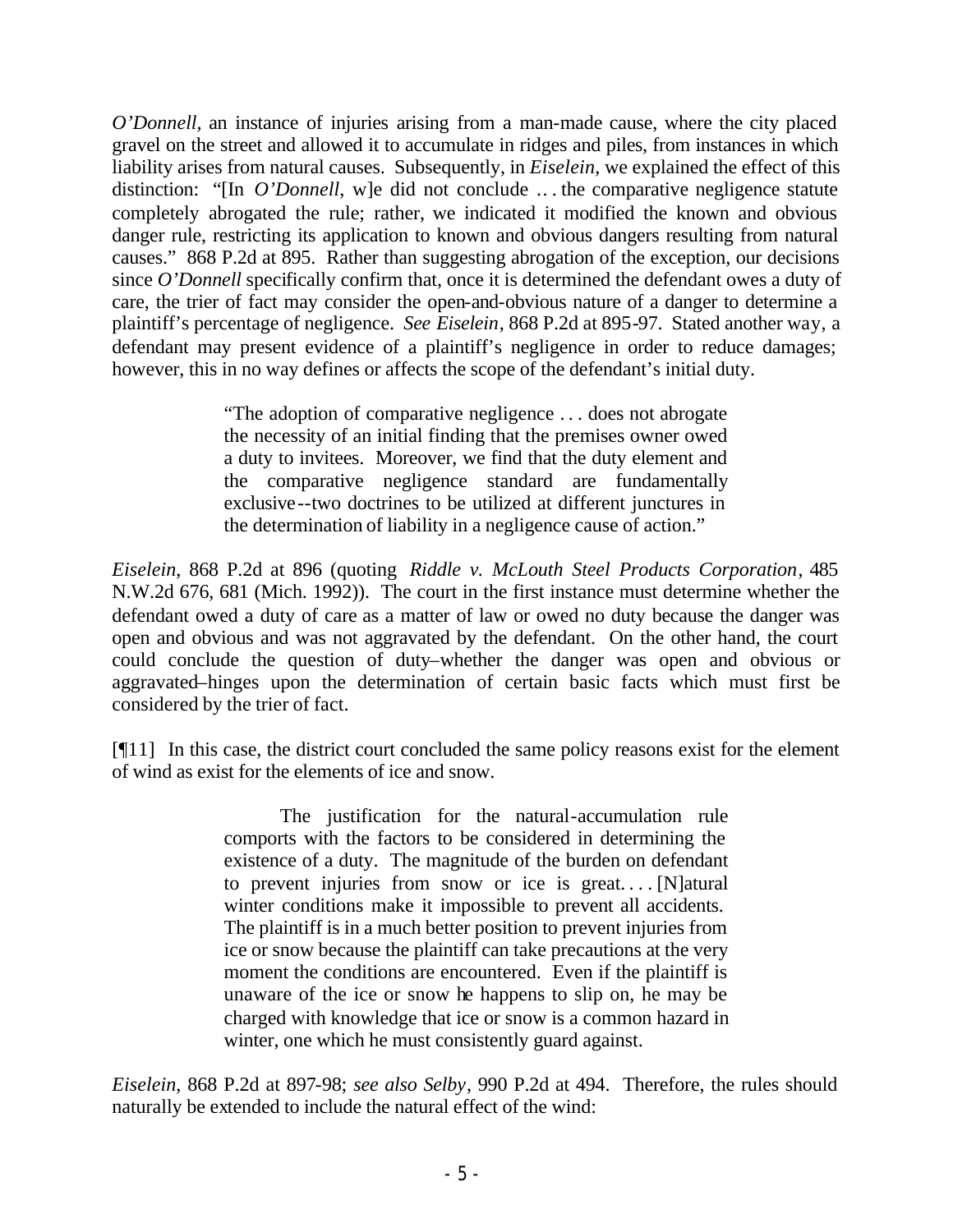"[A] proprietor is not considered negligent for allowing the natural accumulation of ice due to weather conditions where he has not created the condition. The conditions created by the elements, such as the forming of ice and falling of snow, are universally known and there is no liability where the danger is obvious or is as well known to the plaintiff as the property owner." *Bluejacket* [*v. Carney*, 550 P.2d 494], at 497 [(Wyo. 1976)]. The rationale underlying this rule is that "in a climate where there are frequent snowstorms and sudden changes of temperature, these dangerous conditions appear with a frequency and suddenness which defy prevention and, usually, correction; consequently, the danger from ice and snow in such locations is an obvious one, and the occupier of the premises may expect that an invitee on his premises will discover and realize the danger and protect himself against it." 62A Am. Jur. 2d *Premises Liability* § 699 (1990).

*Paulson*, 926 P.2d at 957.

[¶12] We agree with the district court's statement:

Anyone who has ever lived anywhere in Wyoming knows that the wind and its potential severity are just as natural as the accumulation of ice and snow. The wind is an open and obvious danger. Probably the most common manifestation of that danger is in the opening of doors. The same policy reasons for the existence of the obvious danger rule and the natural accumulation rule apply equally to wind[.]

We conclude the terms of naturally occurring forces such as ice, snow, and wind can be used interchangeably in this court's social policy analysis. In general, the possibility of a sudden gust of wind, particularly in Wyoming, is an obvious danger foreseeable to anyone. A plaintiff is in a superior position to protect against hazards caused by wind at the moment it is encountered. A proprietor does not owe a duty of care to invitees to prevent the natural consequences of wind on his premises where he has not created or aggravated the naturally existing condition.

[¶13] However, a proprietor's affirmative action in dealing with a force of nature, such as wind, may alter the situation and give rise to the existence of a duty of care. In such an instance, the equities shift. The proprietor owes a duty to his business invitees to maintain his premises in a reasonably safe condition. *Mostert v. CBL & Associates*, 741 P.2d 1090, 1098 (Wyo. 1987). "If the defendant creates the hazard, then it is within the defendant's control and he is in a better position to foresee and prevent injuries resulting from the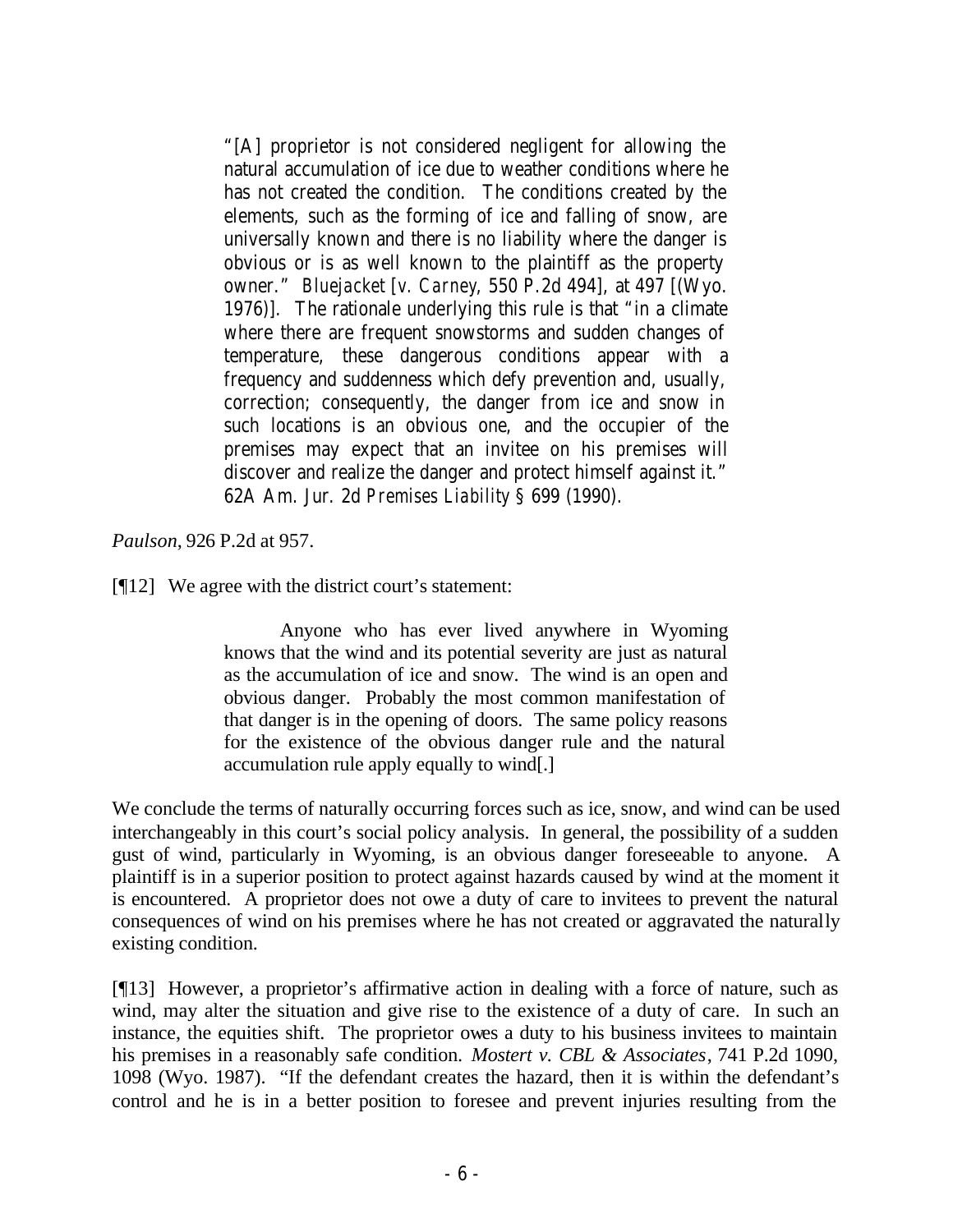hazard." *Selby*, 990 P.2d at 494. In this case, the issue remains, whether the proprietor's action of placing a sign on the door instructing specific action by customers altered the situation. The district court phrased and answered the issue as follows: "Simply stated, could a reasonable jury find that the Defendant acted negligently by placing a sign on its front door that said 'Please Hold Door Tight Due to Wind'? This Court finds that no reasonable jury could find that such a sign created a hazard." So stated, the district court correctly recognized VI-Doug's duty to its invitees to maintain the restaurant's premises in a reasonably safe condition. The district court also properly recognized that whether the sign created a hazardous condition was a jury question; however, it then decided reasonable minds could not differ that the sign did not violate the applicable duty of care. It is that ruling which we now review.

[¶14] VI-Doug maintains the posted sign did not cause Mrs. Miles to act any differently than she normally would have. However, such a statement is not an accurate characterization of her deposition testimony. Mrs. Miles' exact testimony was as follows:

> Q. You mentioned having seen the sign -- A. Yes. Q. -- on the door. A. Yes. Q. Did that cause you to do something that you normally wouldn't do?

> > A. No, because I had seen that sign before.

An appropriate question for determination by the finder of fact is whether, in the absence of the sign directing Mrs. Miles to hold the door tightly, she independently would have acted to hold on tightly to the door. If, however, she held on tightly because she was simply following the directions provided, the finder of fact must determine whether following those directions increased the risk of injury. The question whether a hazardous condition was created when VI-Doug placed the sign on the door directing patrons to take specific action is one of basic fact which the trier of fact must determine.

[¶15] The general rule is that one who voluntarily assumes a duty must perform the duty with reasonable care.

> A person who gratuitously undertakes to warn someone of a dangerous condition must use reasonable care in making the warning, but that person is not subject to liability unless a failure to exercise reasonable care increases the risk of harm to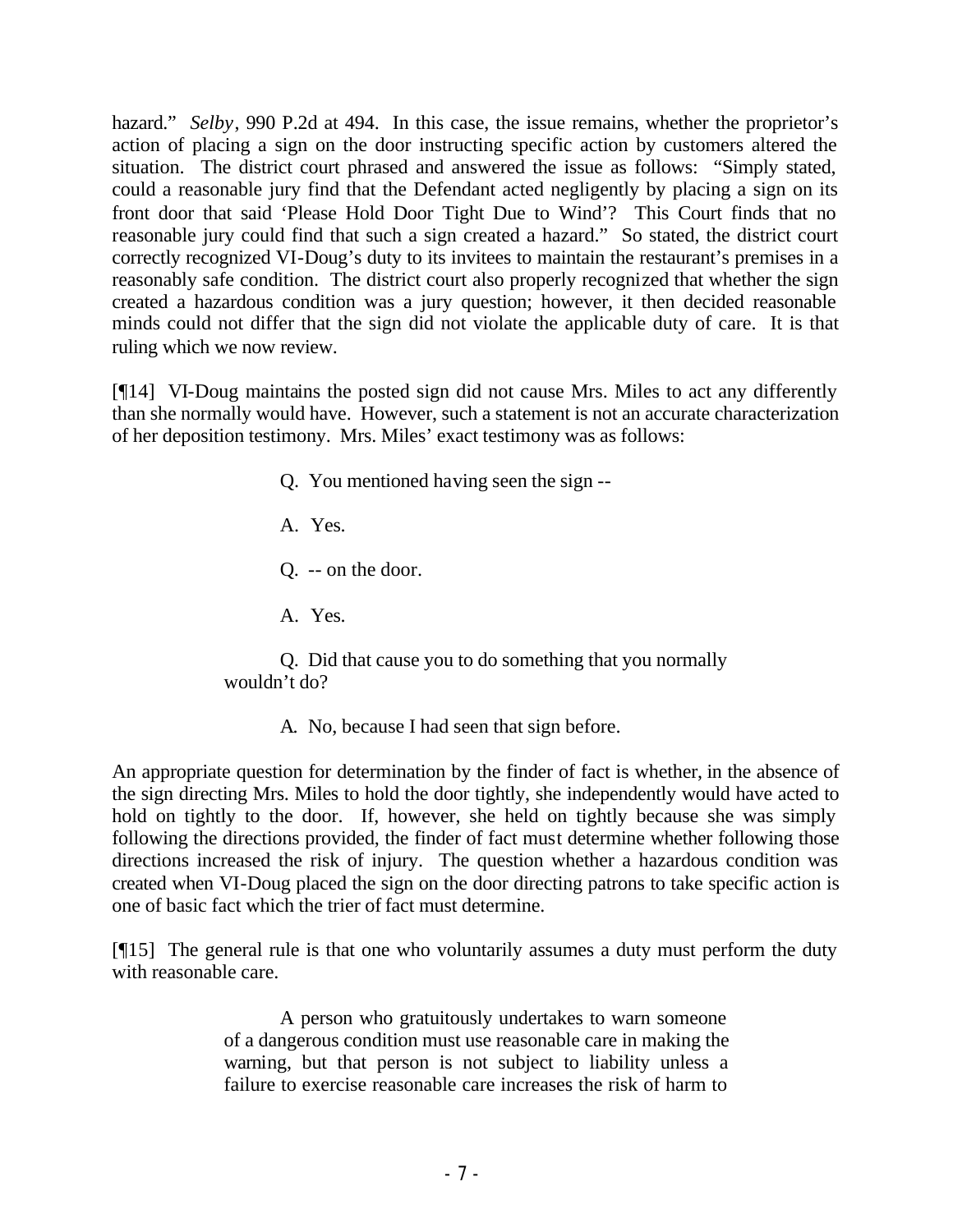those he is trying to aid, or if harm is suffered because of another's reliance on the undertaking.

57A Am. Jur. 2d *Negligence* § 384 at 380 (1989). In *Codd v. Stevens Pass, Inc*., 725 P.2d 1008, 1010 (Wash. Ct. App. 1986), the decedent caught his ski tips on a mogul and plummeted head first into another mogul, likely hitting his head on a snow covered rock. The appellant maintained the ski operator negligently warned the decedent when it sectioned off a jump downhill from the accident site because the warning gave skiers the impression the accident area had been inspected for hazards. The Washington Court of Appeals found a triable issue of fact and stated: "One who attempts, albeit gratuitously, to warn a person in danger must do so with reasonable care. If his failure to exercise such care results in an increased risk of harm, he is liable for any physical damage which the reliance causes." 725 P.2d at 1014. Although *Codd* involved a dissimilar factual situation, we believe adherence to the principles reviewed in that case and in 57A Am. Jur. 2d *Negligence*, *supra*, is appropriate. When those principles are applied, a triable issue of fact exists in this case.

[¶16] We conclude material facts are at issue with regard to whether VI-Doug maintained the restaurant's premises in a reasonably safe condition which preclude disposing of this matter by summary judgment. A jury must determine whether VI-Doug (1) created a hazardous situation by directing patrons to take specific action; (2) knew or should have known the directions given could create a hazard to patrons; and, finally, (3) by giving directions, created a hazardous condition substantially more dangerous than it would have been in the absence of the directions. Therefore, this case must be submitted to a jury.

[¶17] Affirmed in part, reversed in part, and remanded.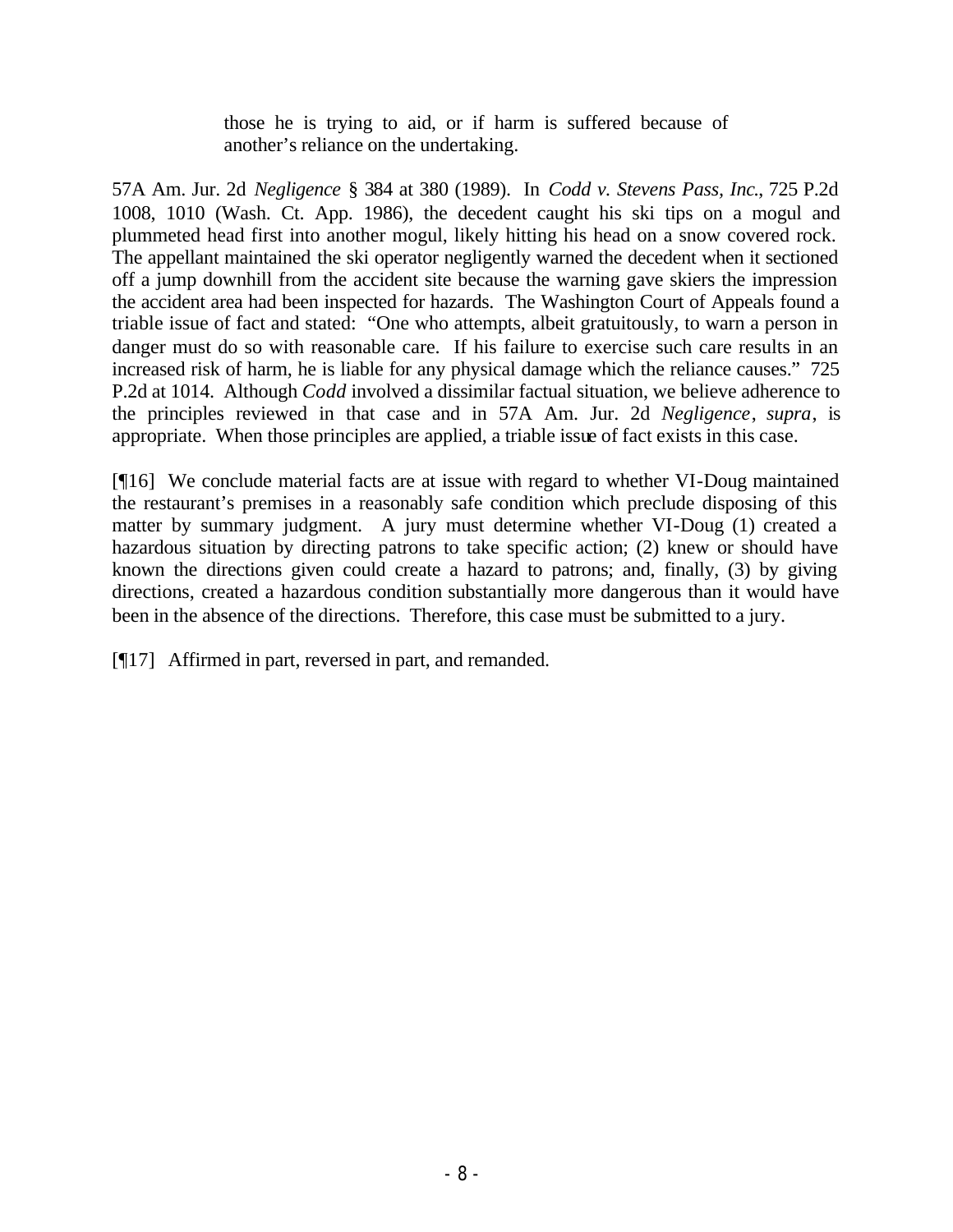SPANGLER, District Judge (Retired), concurring in part and dissenting in part.

[¶18] I agree that the summary judgment should be reversed. I do not agree that the issue on remand should be whether VI-Doug is liable for gratuitously posting an allegedly unsafe warning.

[¶19] The issue of property owner liability has produced a series of irreconcilable decisions in Wyoming. This is partly due to the application of two rules that are not in the public interest. The first rule is that the owner or occupier of the premises has no obligation to protect invitees against open and obvious dangers. The second rule is that owners and occupiers are not liable for injuries caused by natural accumulations of ice and snow. The case of *O'Donnell v. City of Casper,* 696 P.2d 1278 (Wyo. 1985), limited the open-andobvious-danger rule to situations where the danger results from the natural accumulation of ice and snow.

[¶20] The open-and-obvious-danger rule is contrary to Wyoming's comparative negligence law. The effect of the rule is to dismiss the case when the plaintiff may be negligent, without comparing the negligence of the actors.

[¶21] The majority opinion incorrectly says that the open-and-obvious-danger rule has nothing to do with negligence but defines the duty owed by a defendant to a plaintiff. It is an essential element in all tort causes of action that the defendant owes a duty to the plaintiff. The duty is that of the defendant to the class occupied by the plaintiff, as in the duty owed by a doctor to his or her patient. The duty element in this case was correctly defined earlier in the majority opinion: "As a general rule, a possessor of land owes a duty to his business invitees to maintain his premises in a reasonably safe condition." *Eiselein v. K-Mart, Inc.*, 868 P.2d 893, 895 (Wyo. 1994). There is no issue about duty in this case.

[¶22] The open-and-obvious-danger and snow-and-ice rules are about negligence, not about duty. One rule says that the personal representative is barred from recovery because of Mrs. Miles' negligent conduct in unreasonably proceeding in the face of an open and obvious danger. The other rule says that VI-Doug is not negligent because it cannot reasonably be expected to remove snow and ice from its premises.

[¶23] The rules are contrary to public policy. They discourage property owners from removing or mitigating dangerous conditions. If the owner lets snow and ice accumulate, he is not liable. But if he attempts to remove it, he loses his immunity.

[¶24] The ruling in this case demonstrates the policy shortcomings. The case against VI-Doug continues only because it placed an informational or warning sign on the door. The personal representative apparently is precluded from raising what could be a much more important allegation, which is that VI-Doug allowed the door to blow dangerously in the wind for an extended time.

[¶25] Application of these rules has produced decisions which cannot be reconciled. The